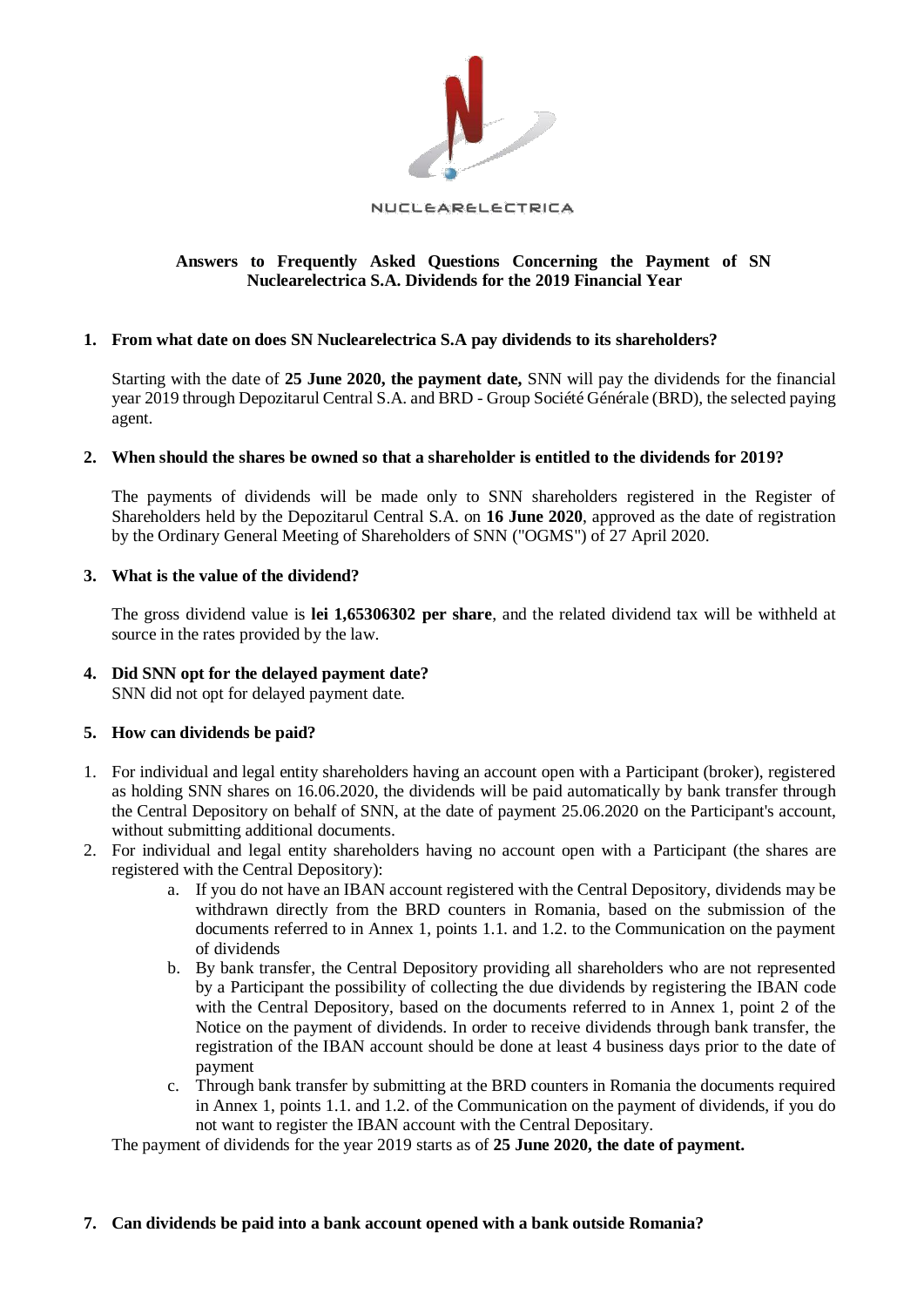Yes, this is possible, but the shareholder should have an account in lei, because the payment of dividends is only made in lei. In order to collect the dividends, the supporting documents referred to under Annex 1 at point 2 should be submitted to the Central Depository at least 4 business days before the date of payment.

# **9. How much time do I have available to request the payment of dividends for 2019?**

The payment of the net dividends due for 2019 is subject to the general provisions on prescription, being subject to prescription within 3 (three) years from the date of commencement of payment (25.06.2020), term that expires on 25.06.2023.

#### **10. How are net dividends calculated?**

The total value of the net dividends due to any SNN shareholder is given by the number of the shares held at the date of registration (16 June 2010), multiplied by the gross dividend per share value approved by the Ordinary General Meeting of Shareholders of SNN (1,65306302 lei/share) of 27 April 2020, from which the value of the dividend tax is deducted, at the rates provided by the legislation in force (Tax Code and, as the case may be, the Double Taxation Conventions concluded between Romania and the state of residence of non-resident shareholders who submit valid certificates of tax residence).

#### **11. When is the dividend tax calculated?**

In compliance with the provisions of the Tax Code in force, dividend tax will be withheld at the source on the date of payment, as follows:

- **Resident individual shareholders**: the standard tax rate of 5% of the gross amount of the dividends due;
- **Non-resident individual shareholders**: the standard tax rate of 5% of the gross amount of the dividends due or the more favorable rate resulting from the Double Taxation Convention concluded between Romania and the state of residence of such shareholder, for shareholders who are non-resident individuals who submit up to 12.06.2020 a certificate of tax residence valid for the year when the payment of dividends is done, within the term of validity, in original or certified copy with apostille/with superlegalization, if the case may be, accompanied by an authorized translation (applicable for the certificates in other languages than Romanian) at the headquarters of SNN, from 65 Polona St., District 1, Bucharest, postal code 010494, in the attention of the Department of Communication and Relations with Investors;
- **Resident legal entity shareholders**: the standard tax rate of 5% of the gross amount of the dividends due, with the exceptions provided by the Tax Code which provide for the non-taxation of dividend income for some resident legal entities
- **Non-resident legal entity shareholders**: the standard tax rate of 5% of the gross amount of the dividends due, with the exceptions provided by the Tax Code which provide for the non-taxation of dividend income for some resident legal entities or the more favorable rate resulting from the Double Taxation Convention concluded between Romania and the state of residence of such shareholder, for shareholders who are non-resident legal entities who submit up to 12.06.2020 a certificate of tax residence valid for the year when the payment of dividends is done, within the term of validity, in original or certified copy with apostille/with superlegalization, if the case may be, accompanied by an authorized translation (applicable for the certificates in other languages than Romanian) at the headquarters of SNN, from 65 Polona St., District 1, Bucharest, postal code 010494, in the attention of the Department of Communication and Relations with Investors;

Specific provisions regarding the application of a more favorable tax rate are included in the Tax Code in relation to the non-resident taxpayers of a Member State of the European Union.

In the event of submission of the certificate of tax residence, together with a request for payment through bank transfer of the net dividends distributed by SN Nuclearelectrica S.A., after the date of **12.06.2020** but not later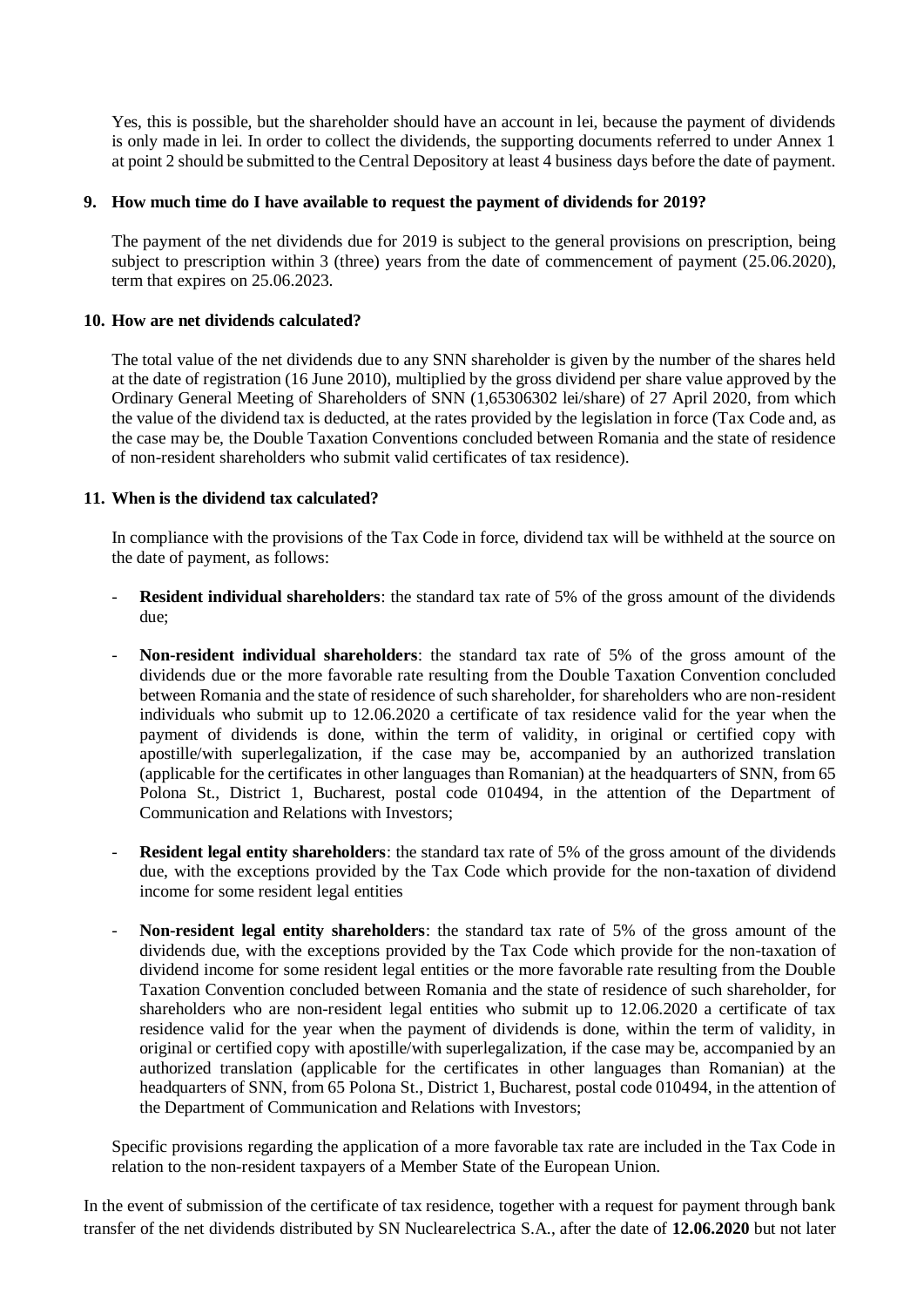than **14.12.2020**, **SNN shall withhold on the date of payment (25.06.2020) the dividend tax in force provided by the Romanian Tax Code,** with any tax difference due to the shareholder being paid subsequently to the transmission and verification of the documentation, if following the receipt and the verification thereof it results that it would be entitled to a lower tax rate than the standard one laid down in the Romanian Tax Code.

# **12. Will SNN withhold the dividend tax at source?**

Yes, the related dividend tax shall be withheld at source at the rates provided by the law, for all situations in which the dividend tax is due.

# **14. Who will be bearing the fees related to the payment of dividends?**

The fee charged by the Depozitarul Central S.A., which also includes the bank charges applied by BRD for the payment of net dividends in LEI, is **borne by SNN. BRD will not charge the shareholders any bank charges for the payment of dividends in LEI**, both for the payments in cash and for the payments through bank transfer in the accounts opened both in Romania and abroad.

# **15. Can dividends be paid in shares instead of money?**

**No**, dividends are only received as money. If you wish to purchase new shares, you have the opportunity of reinvesting the amount received as a dividend in SNN shares by purchasing them directly from the market.

# **16. For a non-resident investor, should the dividends be declared in the income statement submitted in the country of tax residence?**

There is a possibility that non-resident investors are required to declare dividends in the income statements submitted in their country of tax residence. As a result, it is recommended that they request for specialist support in relation to the tax obligations in their country of residence for the dividends received from SN Nuclearelectrica SA

# **17. What is the procedure for non-resident shareholders?**

For all those shareholders, individuals, legal entities or other entities, who, at the date of registration, 16.06.2020, hold shares highlighted in Section II of the SNN Register of Shareholders in the account opened with the Participant, **the related amounts shall be automatically paid by bank** transfer through the Central Depository in the name of SNN, at the date of payment, 25.06.2020, **in the account of the Participant**, without the submission of any further documents.

**Non-resident shareholders who have an account opened with the Participants (Broker/Custodian Bank) and those who do not have an account opened with the Participants, respectively, and who wish for the payment of dividends to be performed through bank transfer (based on the registration of the IBAN account at the Central Depository) or the payment through the paying agent BRD Groupe Société Générale** who wish to apply the more favorable provisions of the Double Taxation Convention concluded between Romania and their country of residence should send or submit either through the Participant if they have an account opened with the Participant or directly, in case they do not have an account opened with the Participant, at the SN Nuclearelectrica SA headquarters in 65 Polona St, District 1, Bucharest, postal code 010494, in the attention of the Department of Communication and Relations with Investors, until **12.06.2020,** inclusive, the certificate of tax residence for the year in which the payment of the dividends takes place, **within the term of validity, in original or certified copy** with apostille/with superlegalization, if the case may be, accompanied by an authorized translation, as well as contact details for any clarifications regarding the certificates of tax residence. If, following the verification of the certificate of tax residence and the provisions of the Double Taxation Convention, it results that the more favorable rate set out in the Double Taxation Convention may be applied, on the date of payment, 25.06.2020, the shareholders in question will receive the net dividends with the application of that rate. Otherwise, the standard rate in force provided by the Romanian Tax Code shall apply.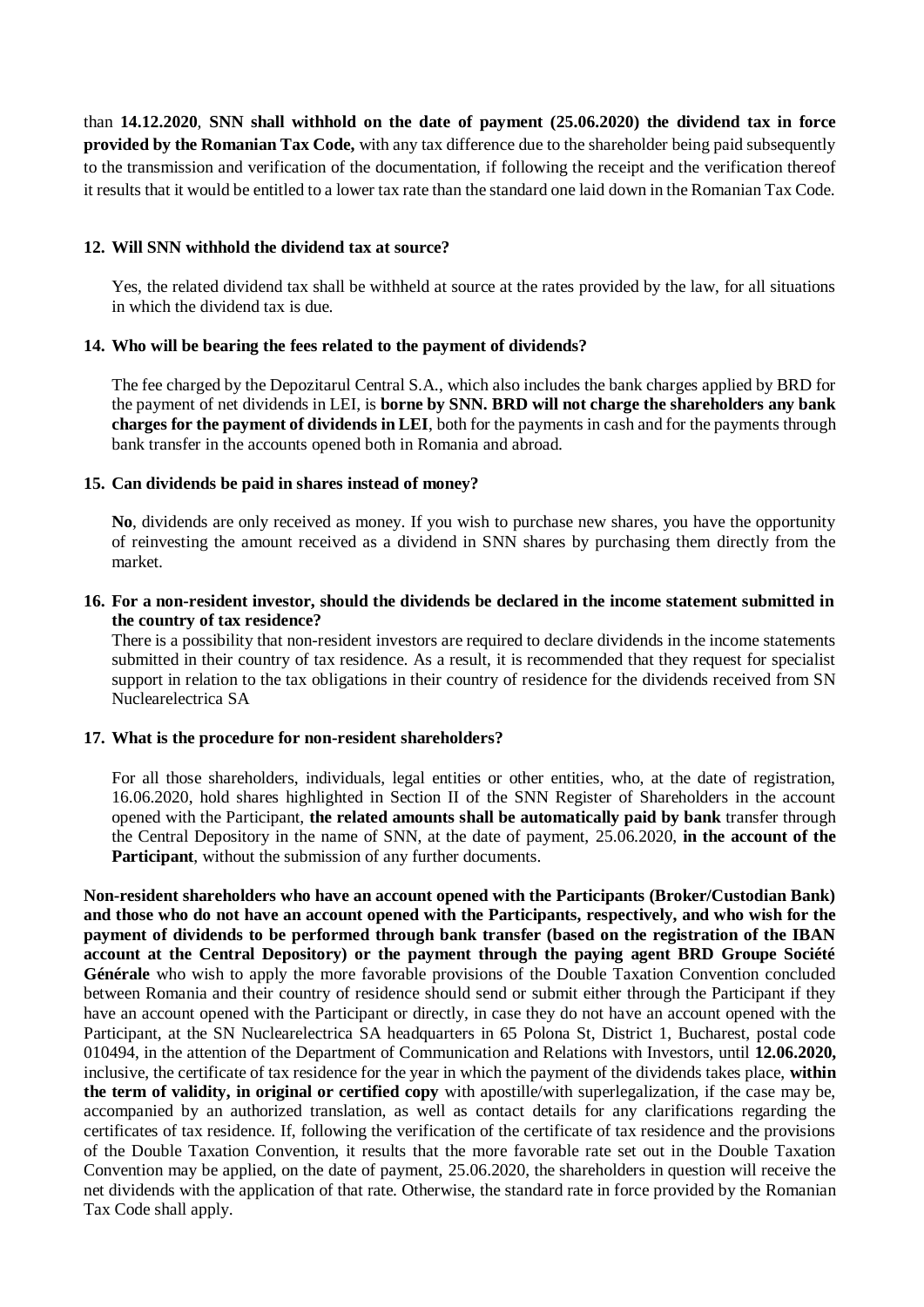In the event of submission of the certificate of tax residence, together with a request for payment through bank transfer of the net dividends distributed by SN Nuclearelectrica S.A., after the date of **12.06.2020**, but not later than **14.12.2020**, **SNN shall withhold on the date of payment (25.06.2020) the dividend tax in force provided by the Romanian Tax Code,** with any tax difference due to the shareholder being paid subsequently to the transmission and verification of the documentation, if following the receipt and the verification thereof it results that it would be entitled to a lower tax rate than the standard one laid down in the Romanian Tax Code.

In compliance with Law no. 207/2015 on the Fiscal Procedure Code, as well as the Order of the President of the National Agency for Fiscal Administration no. 3725/19.12.2017 for the approval of the tax registration forms of taxpayers and the types of tax liabilities that form the fiscal vector, the shareholders of SN Nuclearelectrica SA who are **individuals, as well as non-resident legal entities have the obligation to register in Romania for tax purposes**, by submitting with the competent tax authorities in Romania of the Tax Registration Statement 015 (for non-resident legal entities) and 030 (for non-resident individuals) in order to obtain the tax identification code.

Further information on the submission of these statements and the tax identification code obtained from the tax authorities in Romaniase may be found in the Communication on the payment of dividends related to 2019.

# **19. Can shareholders holding accounts with the Participants withdraw their dividends in cash/transfer from BRD counters?**

**No,** all those shareholders holding accounts with the PARTICIPANTS, may **not** withdraw their dividends in cash/transfer from BRD counters.

For all those shareholders, individuals, legal entities or other entities, who, at the date of registration, 16.06.2020, hold shares highlighted in Section II of the SNN Register of Shareholders in the account opened with the Participant, **the related amounts shall be automatically paid by bank transfer** through the Central Depository in the name of SNN, at the date of payment, 25.06.2020, **in the account of the Participant**, without the submission of any further documents.

# **20. What is the General Meeting of Shareholders (GMS)?**

The General Meeting of Shareholders (GMS) is the main corporate governance body of the company, which decides on the economic and business policy and activity of the company. General Meetings of Shareholders may be Ordinary or Extraordinary. GMS is convoked by the Board of Directors whenever the need arises, in compliance with the legal provisions and those in the articles of incorporation or as a result of the request of the shareholder representing, individually or jointly, at least 5% of the share capital, if the request contains dispositions that fall within the duties of the meeting. Only the shareholders registered in the Company's Register of Shareholders have the right to participate and vote in the general meeting at the reference date.

#### **21. What is a reference date?**

A reference date is the calendar date set by SNN's management under applicable regulations and set forth in the GMS convocation to identify the shareholders who will be participating in the GMS and will be voting within it. Only the shareholders registered in the Company's Register of Shareholders on the reference date have the right to participate and vote in that general meeting. The reference date is after the date of publication of the GMS convocation.

The reference date for the GMS convoked for the date of 27 April 2020 was April 16, 2020.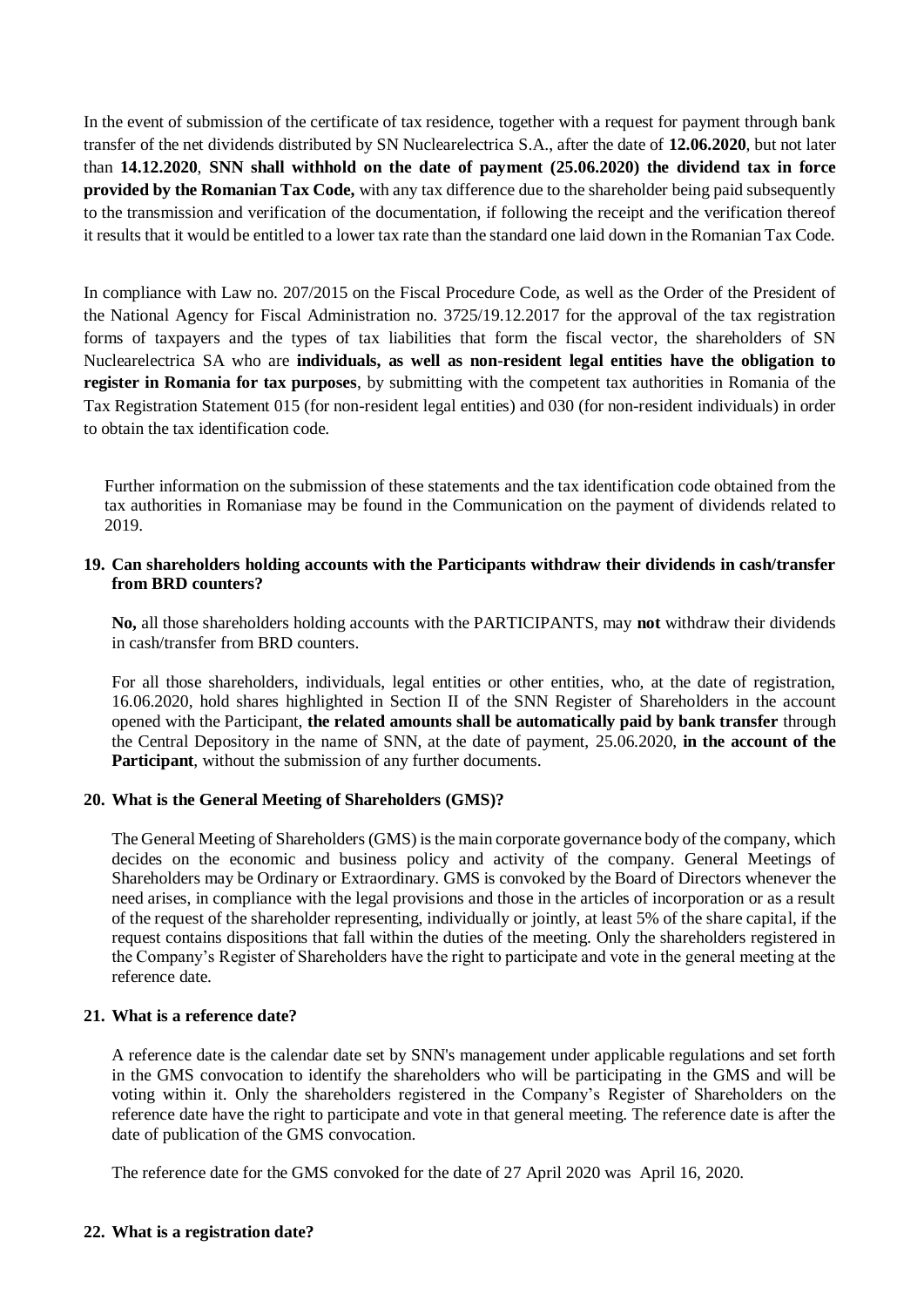It is the calendar date set by the GMS and serves to identify the shareholders who will be benefiting from the dividends or other rights and which are affected by the effects of the GMS resolutions. The registration date is after the date when the general meeting reunites, with at least 10 business days.

The registration date set by the SNN GMS dated 27.04.2020, which approved the distribution of dividends for 2019 is 16 June 2020.

# **23. Can dividends be collected on behalf of another person?**

For individuals who do not go to the BRD counters themselves, but give a mandate to another person in this respect, the payment of dividends shall be made to the proxy they empower, based on the following documents: special power of attorney authenticate by the notary, which includes the authorization to collect the dividends issued not more than 3 years prior to the date of payment, unless the power of attorney has a term of validity longer than 3 years and is valid at the date of payment + 1 photocopy certified for compliance with the original (the photocopy shall be retained) and the identity card of the proxy  $+1$  photocopy certified for compliance with the original (the photocopy shall be retained).

In compliance with the new legal provisions, payments will not be processed based on certificates of inheritance nor to those shareholders whose identification data from the documents submitted at the counter do not match those of the Paying Agent's records and received from the Central Depository. In the event that in the SNN Register of Shareholders, as of 16 June 2020, deceased persons are included, the dividends shall only be paid following the request by the heir(s) and the registration by the Central Depository of the direct transfer of ownership for the financial instruments as an effect of the succession, in compliance with the applicable Legal Regime, as well as after updating the data in the paying agent's records, following the request of the Central Depository. Should the shareholder not be found in the shareholders database held by the BRD paying agent, the former shall be asked to contact the Central Depositary in order to remedy this problem.

# **24. When can payment forms be submitted?**

For individual and legal entity shareholders who wish the payment to be made through bank transfer and who do not have an IBAN account registered with the Central Depository, the IBAN code collection form (available on the Central Depository's website [www.depozitarulcentral.ro\)](http://www.depozitarulcentral.ro/) may be submitted with the Central Depository at least 4 business days before the date of payment, accompanied by the following documents:

# A. **For individuals:**

- ❖ copy of the valid identity document in which the personal identification number is clearly legible - certified by the holder as a "certified true copy"; as well as information regarding the telephone/fax number and the e-mail address
- ❖ statement of account or a document issued by the bank (signed and stamped) confirming the existence of the account on the name of the shareholder, specifying the IBAN code, in original;
- ❖ copy of the documents certifying the capacity of the signatory of the application as a legal or conventional representative, if applicable - certified by the holder as a "certified true copy";
- $\triangle$  Shareholders who are non-resident individuals wishing to apply the more favorable provisions of the Double Taxation Convention concluded between Romania and their country of residence should submit the certificate of tax residence for the year in which the dividends are paid, within the term of validity, in original or certified copy with apostille/with superlegalization, if the case may be, accompanied by an authorized translation, as well as contact details for any clarifications regarding the certificates of tax residence.

# B. **Legal entity shareholders:**

- ❖ copy of the certificate of incorporation certified by the holder as a "certified true copy";
- ❖ copy of the document certifying the capacity of legal representative of the company (confirmation of company details issued by the trade register/equivalent entity - for the entities of foreign nationality) - certified by the holder as a "certified true copy";
- ❖ copy of the documents certifying the capacity of conventional representative of the signatory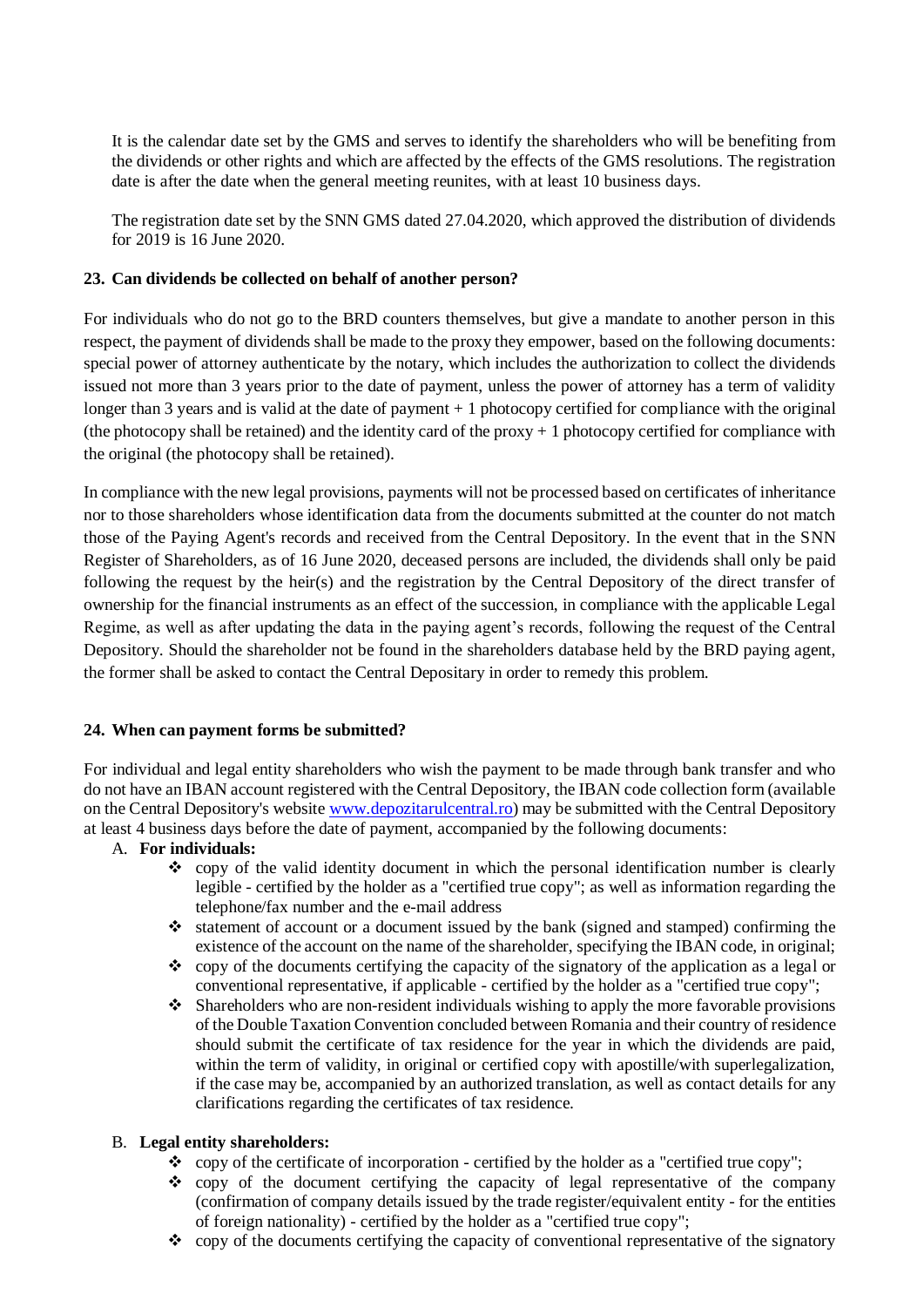of the application, if applicable - certified by the holder as a "certified true copy";

- ❖ statement of account or a document issued by the bank (signed and stamped) confirming the existence of the account on the name of the holder - legal entity, specifying the IBAN code, in original;
- ❖ Shareholders who are non-resident legal entities/other entities wishing to apply the more favorable provisions of the Double Taxation Convention concluded between Romania and their country of residence should submit the certificate of tax residence for the year in which the dividends are paid, within the term of validity, in original or certified copy with apostille/with superlegalization, if the case may be, accompanied by an authorized translation, as well as contact details for any clarifications regarding the certificates of tax residence.

The registration of the IBAN by the Central Depository will be charged according to the schedule of rates charged to the holders of financial instruments and shall be borne by each individual shareholder. For further details on this payment option, SNN shareholders are kindly asked to contact the Central Depository at tel. +40 21.408.58.00 or e-mail contact@depozitarulcentral.ro

Furthermore, the payment through bank transfer may be requested directly at any BRD unit on the territory of Romanian, by individuals and legal entities who do not have an account opened with a Participant and who do not wish to register the IBAN code with the Central Depository by submitting to BRD the documents referred to in Annex 1, points 1.1. and 1.2 of the Communication on the payment of dividends.

# **25. What is the deadline for the payment of dividends starting from the payment request submission date?**

BRD shall make the payment of the net dividends as of 25.06.2020 for individual/legal entity shareholders who have an account opened with the PARTICIPANT (broker/Custodian bank) and who are not represented by the PARTICIPANT (who have submitted with the Central Depositary the IBAN code collection form, within at least 4 business days prior to the date of payment). Net dividends shall be collected on the same day by individual/legal entity shareholders who have accounts opened with BRD and within two banking days by shareholders with accounts opened with other banks.

If the event that the individual/legal entity shareholders request from BRD to collect the net dividends in a bank account opened at any of the banks located in Romania or abroad, the payment of the net dividend will be made within maximum two banking days from the date of receipt by BRD of the payment request, accompanied by complete and accurate supporting documents. The date for the crediting of the shareholders' bank accounts depends on the interbank circuit and the corresponding bank chain.

# **26. What should I do if I do not receive the money within the deadlines referred to under pt. 25?**

If you have an account opened with a Participant, the dividends should be transferred to the declared IBAN account, based on a request submitted to the Participant or automatically, subject to the conditions specified in the agreement concluded with the Participant.

If the shares held are registered directly with the Central Depository and you have an IBAN account that is also registered, the dividends should be transferred directly to your account. In the event the money are not received, you may contact the Central Depository at tel. +40 21.408.58.74 or e-mail contact@depozitarulcentral.ro.

If you wish to withdraw the dividends directly from BRD in cash or through bank transfer and the money is not available, please contact BRD at the e-mail address titles@brd.ro or the following telephone numbers: 021.200.83.87 or 021.200.83.85.

# **27. What should I do if the amount received does not match the number of shares I hold?**

If you have received an amount that is different than the one expected based on the number of shares held, you should contact Depozitarul Central S.A. to request a statement of account at the registration date of 16 June 2020. This statement of account will confirm the number of shares held, so that you may calculate the